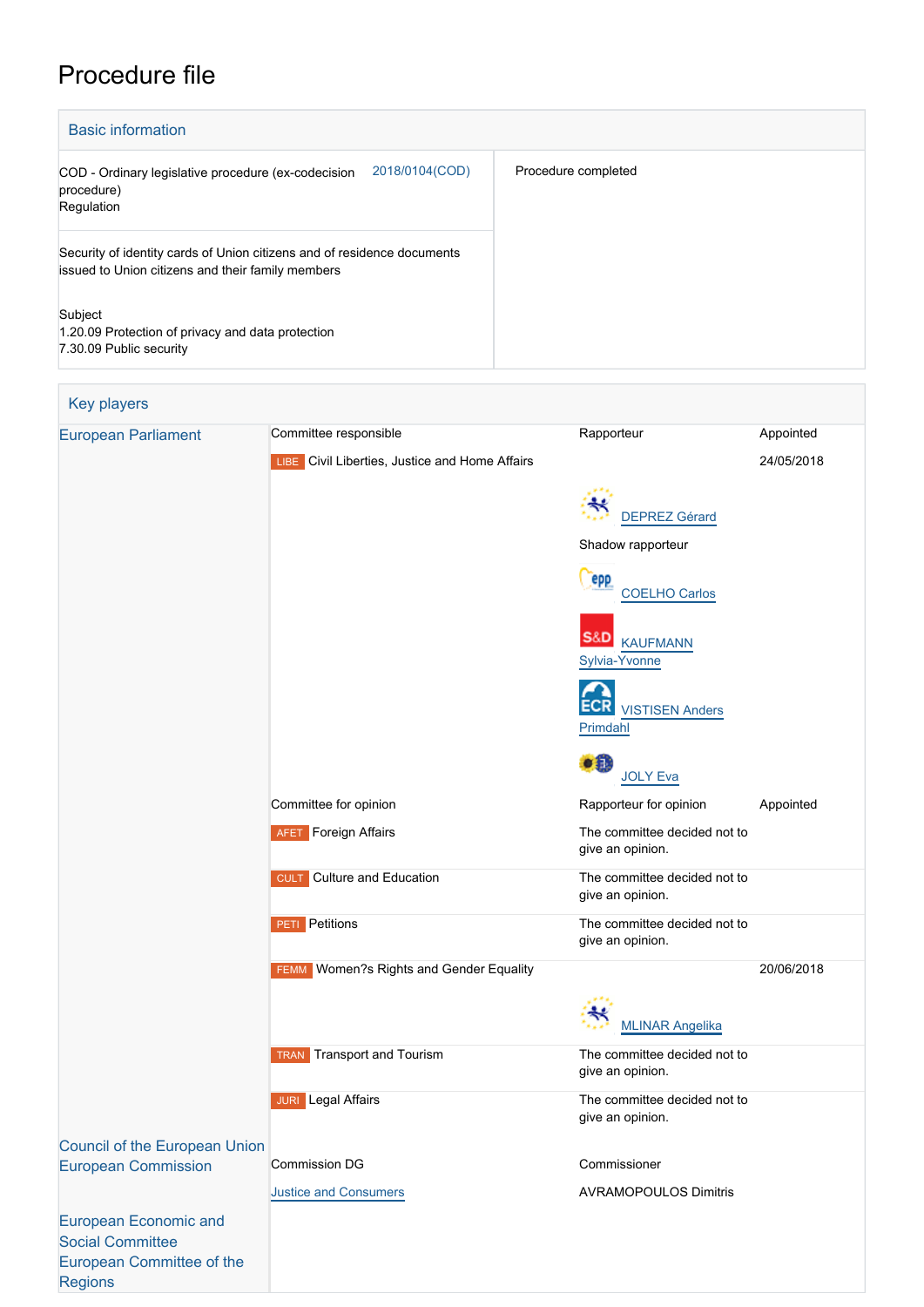| <b>Key events</b> |                                                                                                       |                               |         |
|-------------------|-------------------------------------------------------------------------------------------------------|-------------------------------|---------|
| 17/04/2018        | Legislative proposal published                                                                        | COM(2018)0212                 | Summary |
| 28/05/2018        | Committee referral announced in<br>Parliament, 1st reading                                            |                               |         |
| 03/12/2018        | Vote in committee, 1st reading                                                                        |                               |         |
| 03/12/2018        | Committee decision to open<br>interinstitutional negotiations with report<br>adopted in committee     |                               |         |
| 07/12/2018        | Committee report tabled for plenary, 1st<br>reading                                                   | A8-0436/2018                  | Summary |
| 10/12/2018        | Committee decision to enter into<br>interinstitutional negotiations announced<br>in plenary (Rule 71) |                               |         |
| 12/12/2018        | Committee decision to enter into<br>interinstitutional negotiations confirmed<br>by plenary (Rule 71) |                               |         |
| 10/03/2019        | Approval in committee of the text agreed<br>at 1st reading interinstitutional<br>negotiations         | PE636.326 GEDA/A/(2019)001884 |         |
| 03/04/2019        | Debate in Parliament                                                                                  |                               |         |
| 04/04/2019        | Results of vote in Parliament                                                                         | A                             |         |
| 04/04/2019        | Decision by Parliament, 1st reading                                                                   | T8-0345/2019                  | Summary |
| 06/06/2019        | Act adopted by Council after Parliament's<br>1st reading                                              |                               |         |
| 20/06/2019        | Final act signed                                                                                      |                               |         |
| 20/06/2019        | End of procedure in Parliament                                                                        |                               |         |
| 12/07/2019        | Final act published in Official Journal                                                               |                               |         |

| <b>Technical information</b>                 |                                                                                    |
|----------------------------------------------|------------------------------------------------------------------------------------|
| Procedure reference                          | 2018/0104(COD)                                                                     |
| Procedure type                               | COD - Ordinary legislative procedure (ex-codecision procedure)                     |
| Procedure subtype                            | Legislation                                                                        |
| Legislative instrument                       | Regulation                                                                         |
| Legal basis                                  | Treaty on the Functioning of the EU TFEU 021-p2                                    |
| Mandatory consultation of other institutions | <b>European Economic and Social Committee</b><br>European Committee of the Regions |
| Stage reached in procedure                   | Procedure completed                                                                |
| Committee dossier                            | LIBE/8/12832                                                                       |

| Documentation gateway              |  |               |            |     |         |
|------------------------------------|--|---------------|------------|-----|---------|
| Legislative proposal               |  | COM(2018)0212 | 17/04/2018 | EC. | Summary |
| Document attached to the procedure |  | SWD(2018)0110 | 18/04/2018 | EC. |         |
|                                    |  |               |            |     |         |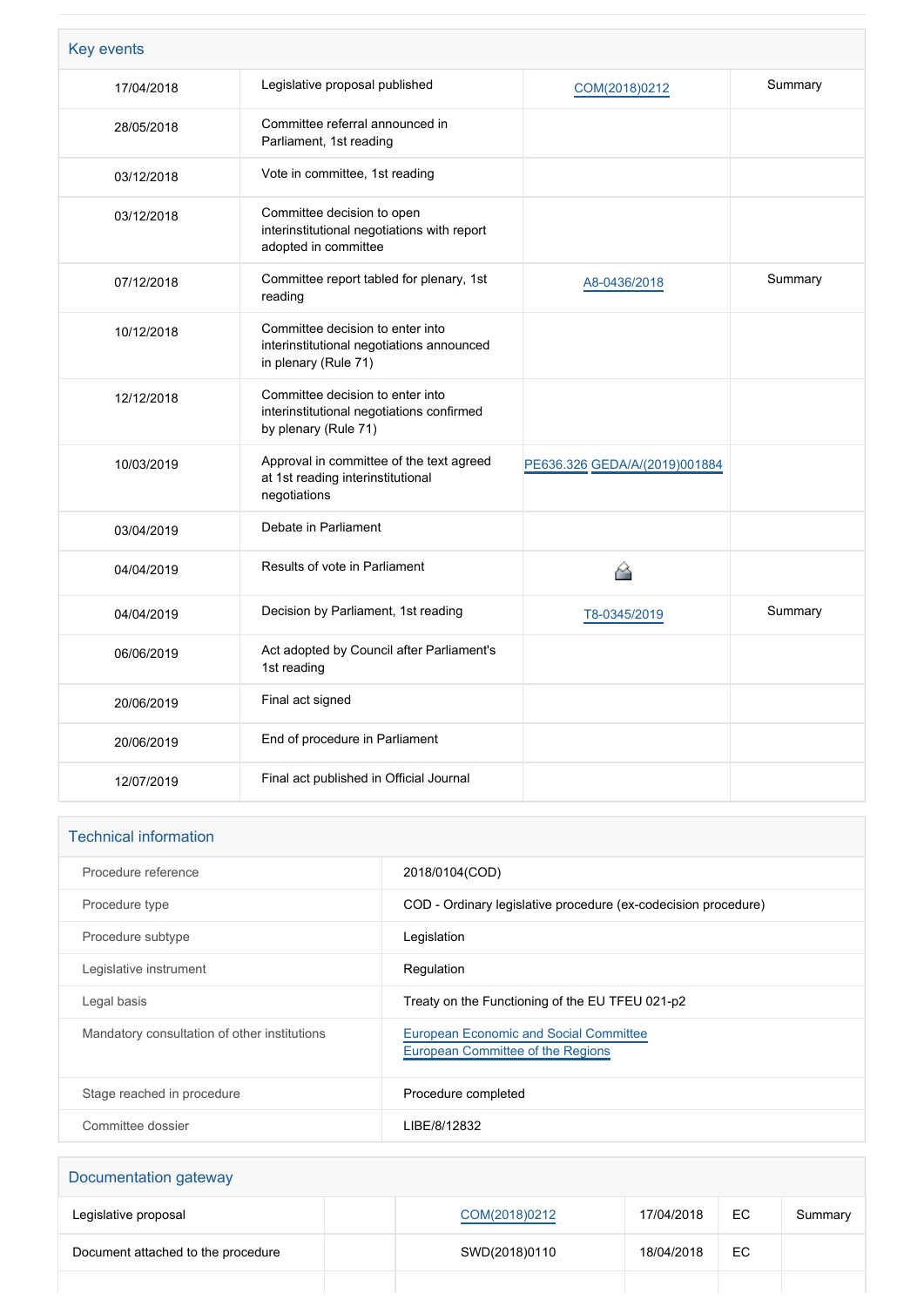| Document attached to the procedure                                 |             | SWD(2018)0111                                | 18/04/2018 | EC          |         |
|--------------------------------------------------------------------|-------------|----------------------------------------------|------------|-------------|---------|
| Document attached to the procedure                                 |             | N8-0125/2018<br>OJ C 338 21.09.2018, p. 0022 | 10/08/2018 | <b>EDPS</b> | Summary |
| Committee draft report                                             |             | PE627.780                                    | 12/09/2018 | EP          |         |
| Committee opinion                                                  | <b>FEMM</b> | PE628.429                                    | 03/10/2018 | EP          |         |
| Amendments tabled in committee                                     |             | PE628.630                                    | 11/10/2018 | EP          |         |
| Committee report tabled for plenary, 1st<br>reading/single reading |             | A8-0436/2018                                 | 07/12/2018 | EP          | Summary |
| Coreper letter confirming interinstitutional<br>agreement          |             | GEDA/A/(2019)001884                          | 27/02/2019 | CSL         |         |
| Text agreed during interinstitutional<br>negotiations              |             | PE636.326                                    | 27/02/2019 | EP          |         |
| Text adopted by Parliament, 1st<br>reading/single reading          |             | T8-0345/2019                                 | 04/04/2019 | EP          | Summary |
| Commission response to text adopted in<br>plenary                  |             | SP(2019)443                                  | 12/06/2019 | EC          |         |
| Draft final act                                                    |             | 00070/2019/LEX                               | 20/06/2019 | <b>CSL</b>  |         |
| Follow-up document                                                 |             | SWD(2021)0045                                | 23/02/2021 | EC          |         |

### Final act

 [Regulation 2019/1157](https://eur-lex.europa.eu/smartapi/cgi/sga_doc?smartapi!celexplus!prod!CELEXnumdoc&lg=EN&numdoc=32019R1157) [OJ L 188 12.07.2019, p. 0067](https://eur-lex.europa.eu/legal-content/EN/TXT/?uri=OJ:L:2019:188:TOC) Summary

# Security of identity cards of Union citizens and of residence documents issued to Union citizens and their family members

PURPOSE: to strengthen the security standards applicable to identity cards and to residence documents issued by Member States to Union citizens and their family members respectively.

PROPOSED ACT: Regulation of the European Parliament and of the Council.

ROLE OF THE EUROPEAN PARLIAMENT: the European Parliament decides in accordance with the ordinary legislative procedure on an equal footing with the Council.

BACKGROUND: of twenty-six EU Member States that issue identity cards to their nationals, identity card ownership is compulsory in 15 Member States. Such cards can be used by EU citizens as travel documents, both when travelling within the EU and also to enter the EU from non-EU countries. Moreover, Member States have agreements with a number of third countries allowing EU citizens to travel using their national identity cards.

In line with [Directive 2004/38/EC,](http://eur-lex.europa.eu/legal-content/EN/TXT/?uri=celex:32004L0038) mobile citizens and their family members, who are not nationals of a Member State, also receive documents proving their residence in their host Member State. While these residence documents are not travel documents, residence cards for those family members of mobile EU citizens, who themselves are not nationals of a Member State, used together with a passport grant the holder the right to enter the EU without a visa when they accompany or join an EU citizen.

Forgery of documents or false representation of material facts concerning the conditions attached to the right of residence have been identified as the most relevant case of fraud in the context of the Directive.

Against this background, it is crucial that the EU and especially the Member States intensify efforts to improve the security of documents issued to EU citizens and their third-country national family members. This is a key element in the fight against terrorism and organised crime and building genuine Security Union.

This proposal for a Regulation is part of the [action plan](http://eur-lex.europa.eu/legal-content/EN/TXT/?uri=CELEX%3A52016DC0732) of December 2016 to strengthen the European response to travel document fraud, in the context of recent terrorist attacks in Europe. [Council conclusions](http://data.consilium.europa.eu/doc/document/ST-9080-2017-INIT/en/pdf) subsequently endorsed the objectives of that action plan.

IMPACT ASSESSMENT: the impact assessment considered a number of options for identity cards and residence documents compared with the status quo. The preferred option involves setting minimum security standards for identity cards and minimum common requirements for residence documents issued to EU citizens, and to ensure the use of the common uniform format for residence permits for third-country nationals who are family members of EU citizens.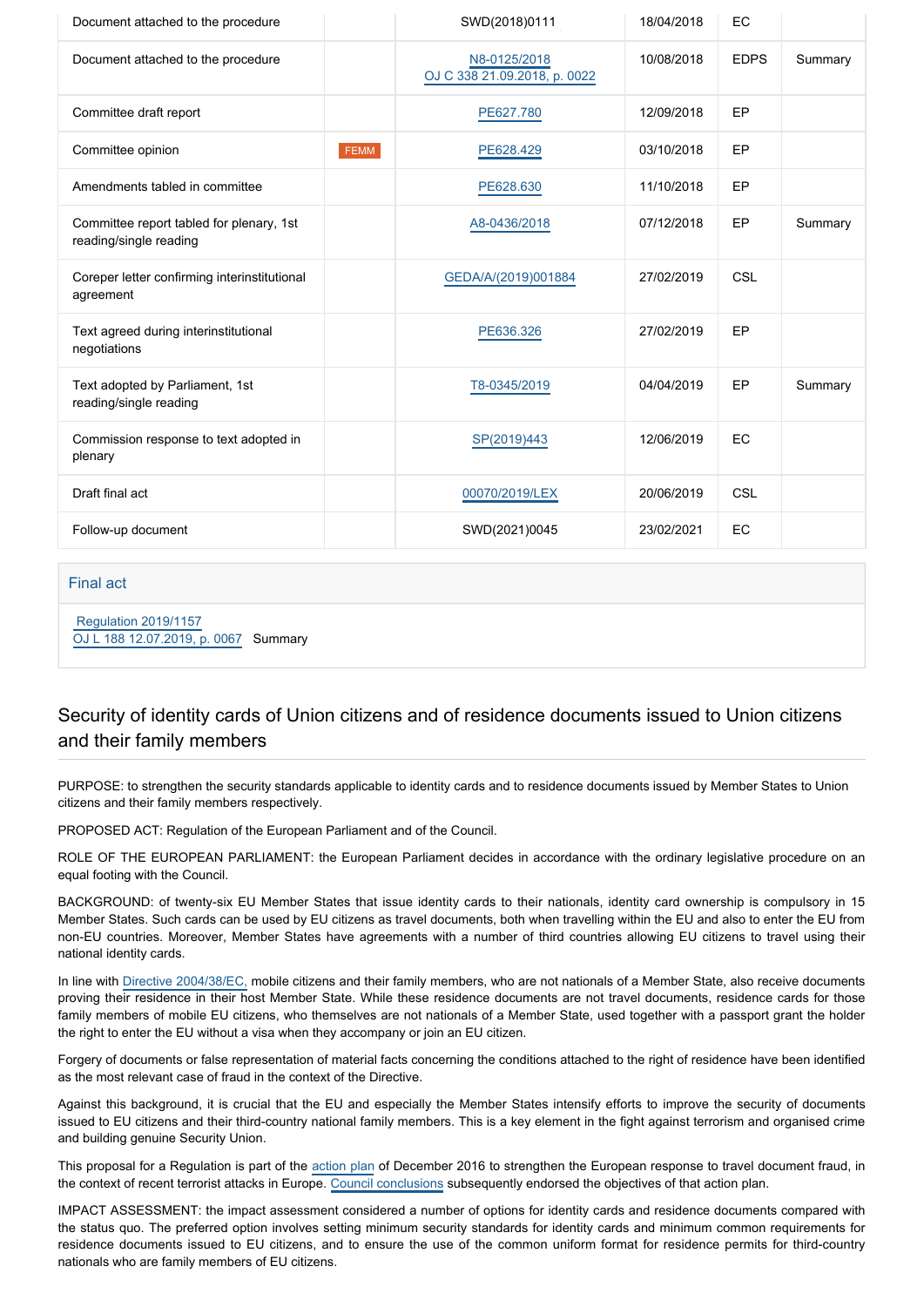CONTENT: the proposal for a regulation aims at strengthening the security of: (a) identification cards of EU citizens, (b) registration certificates issued to Union citizens residing for more than three months in a host Member State and (c) residence cards issued to family members of Union citizens who are not nationals of a Member State. The main points are as follows:

General requirements: these include minimum security features that national identity cards must meet. They draw on the specifications in ICAO document 9303. These ICAO specifications are common to machine-readable travel documents and ensure global interoperability when these documents are verified using visual inspection and machine-readable means.

Making biometric data mandatory for those countries with ID cards: EU citizens' ID cards (for those older than 12 years) and non-EU family members' residence cards will now include biometric data, namely fingerprints and facial images, stored on a chip in the cards. This will be accompanied with stronger safeguards on who can access the biometrics.

Phasing out period: the proposal provides for a five-year phasing out period of previous formats, except for cards that are not machine-readable, which will have to be phased out within two years from the date of application of the Regulation. These phasing out periods allow the EU and its Member States to fill the existing security gap for identity cards as quickly as possible, while also taking into account interoperability requirements if identity cards do not meet the standards set in ICAO document 9303 part 3 on machine readability.

Common provisions are set out for the three types of documents. In addition, Member States must designate contact points for the implementation of the Regulation. The Commission, for its part, will establish a detailed programme for monitoring the outputs, results and impacts of the regulation.

Lastly, the proposal sets out the data protection framework and specifies data protection safeguards.

# Security of identity cards of Union citizens and of residence documents issued to Union citizens and their family members

Opinion of the European Data Protection Supervisor on the proposal for a Regulation strengthening the security of identity cards of Union citizens and other documents.

The EDPS supports the objective of the European Commission to enhance the security standards applicable to identity cards and residence documents, thus contributing to security of the Union as a whole. At the same time, the EDPS considers that the proposal does not sufficiently justify the need to process two types of biometric data (facial image and fingerprints) in this context, while the stated purposes could be achieved by a less intrusive approach.

The fact that the proposal shall potentially subject 85 % of EU population to mandatory fingerprinting requirement, combined with the very sensitive data processed (facial images in combination with fingerprints) calls for close scrutiny according to a strict necessity test. In addition, the introduction of security features that may be considered appropriate for passports to identity cards cannot be done automatically, but requires a reflection and a thorough analysis.

The EDPS considers that the impact assessment accompanying the proposal cannot be considered as sufficient for the purposes of compliance with Article 35(10) of the General Data Protection Regulation (GDPR). Therefore, the EDPS recommends reassessing the necessity and the proportionality of the processing of biometric data (facial image in combination with fingerprints) in this context.

In addition, the EDPS recommends:

- adding to the proposal a provision explicitly stating that biometric data processed in its context must be deleted immediately after their inclusion on the chip and may not be further processed for purposes other than those explicitly set out in the proposal;

- restricting the biometric data used to only one (e. g. facial image) as the proposal does not justify the need to store two types of biometric data for the purposes considered;

- limiting the fingerprint data stored on the documents chip to minutiae or patterns, a subset of the characteristics extracted from the fingerprint image;

- setting the age limit for collecting children's fingerprints under the proposal at 14 years, in line with other instruments of EU law.

## Security of identity cards of Union citizens and of residence documents issued to Union citizens and their family members

The Committee on Civil Liberties, Justice and Home Affairs adopted the report by Gérard DEPREZ (ALDE, BE) on the proposal for a Regulation of the European Parliament and of the Council on strengthening the security of identity cards of Union citizens and of residence documents issued to Union citizens and their family members exercising their right of free movement.

The committee recommended that the European Parliament's position adopted at first reading under the ordinary legislative procedure should amend the Commission's proposal.

Subject matter: the proposed Regulation seeks to strengthen the security standards applicable to identity cards issued by Member States to their nationals and to residence documents issued by Member States to Union citizens and their family members in order to facilitate the exercise of their right to freedom of movement within the European Union.

Security standards/format/specifications: national identity cards issued by Member States to citizens of the Union shall be recognised as such by all Member States. Such cards shall function as both identity and travel documents and be recognised as such by all Member States.

Where Member States issue identity cards having a validity period of more than 3 months, these shall be produced in ID-1 format, contain a functional machine-readable zone (MRZ) and shall comply with the minimum standards laid down in the template set out in Annex I to this Regulation. Additional technical specifications shall be established in accordance with international standards, including in particular the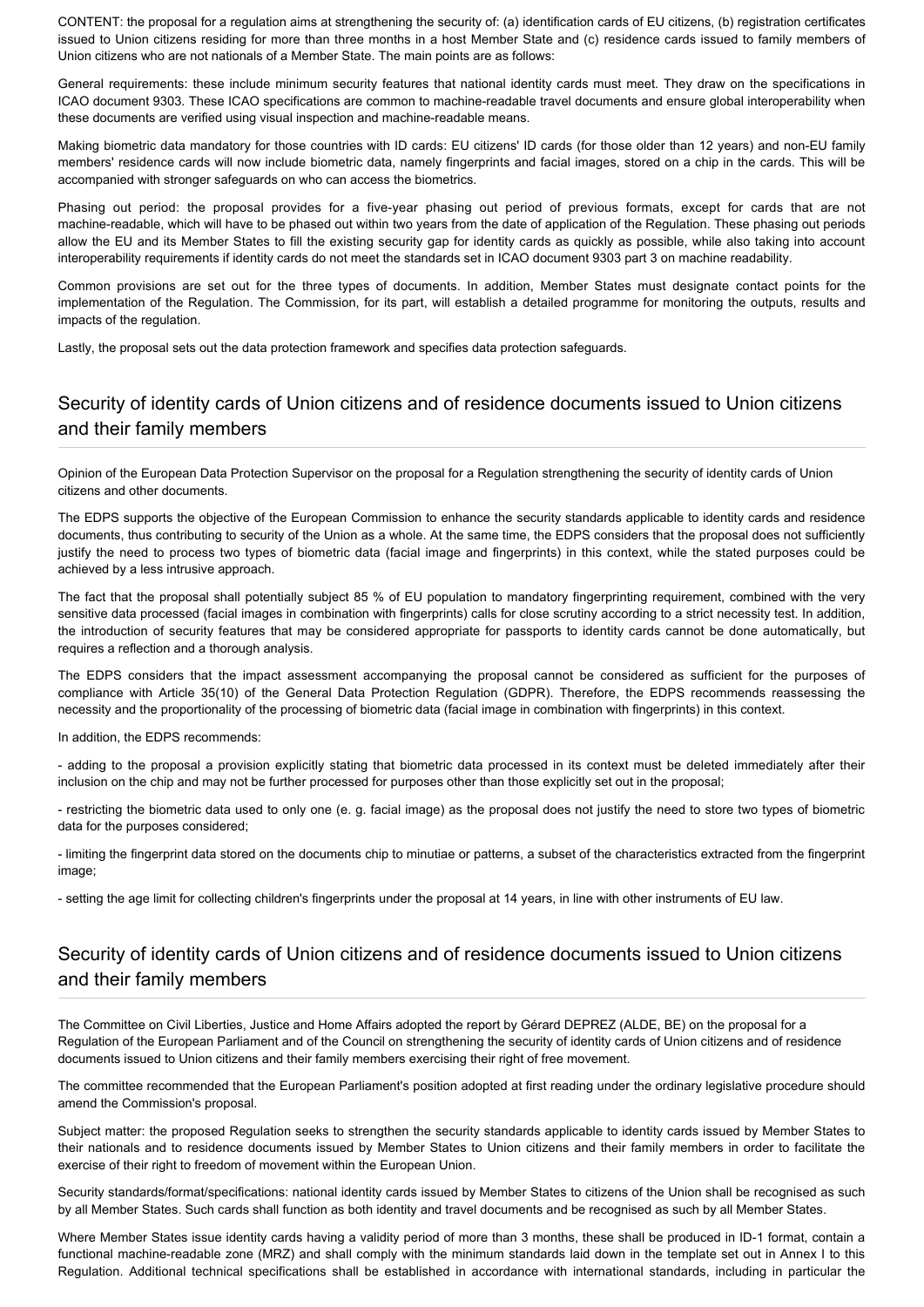recommendations of the International Civil Aviation Organization (ICAO).

The cards shall be made entirely of polycarbonate or an equivalent synthetic polymer with a background colour of blue and contain the EU flag

Cards shall include a highly secure storage medium which shall contain a facial image of the holder of the card taken live by the relevant authority in the Member State and, in the event a Member State so decides, may also contain a subset of the characteristics, namely minutiae or patterns, extracted from two fingerprints taken flat in interoperable formats.

Period of validity: identity cards should shall have a period of validity of ten years. Identity cards issued to minors may have a period of validity of five years. Where it is temporarily impossible to take fingerprints or a facial image, identity cards shall have a maximum period of validity of 3 months.

Member States may provide for a period of validity of more than 10 years for identity cards issued to persons over 75 years of age.

In the event a Member State decides to take fingerprints, children under the age of 12 years may be exempt from the requirement to give fingerprints. Children under the age of 6 years shall be exempt from the requirement to give fingerprints.

Phasing out: the amended text stated that phasing out previous formats of ID cards shall be done within eight years; cards that are not machine-readable and thus less secure shall be phased out within five years.

Collection of biometric identifiers: the biometric identifiers shall be collected solely by qualified and duly authorised staff designated by the national authorities responsible for issuing identity cards or residence permit, for the sole purpose of being integrated into the highly secure storage medium.

# Security of identity cards of Union citizens and of residence documents issued to Union citizens and their family members

The European Parliament adopted by 335 votes to 269, with 21 abstentions, a legislative resolution on the proposal for a Regulation of the European Parliament and of the Council on strengthening the security of identity cards of Union citizens and of residence documents issued to Union citizens and their family members exercising their right of free movement.

The European Parliaments position adopted at first reading under the ordinary legislative procedure amended the Commission proposal as follows:

### Security standards/format/specifications

Under the proposed new rules, identity cards shall be produced in a uniform credit card format (ID-1), have a machine-readable zone (MRZ) and comply with the minimum security standards set by ICAO (International Civil Aviation Organisation). The designation of a person's gender shall be optional.

The identity card shall contain, on the front side, the two-letter country code of the Member State issuing the card, printed in negative in a blue rectangle and encircled by 12 yellow stars. It shall include a highly secure storage medium which shall contain a facial image of the holder of the card and two fingerprints in interoperable digital formats. For the capture of biometric identifiers, Member States shall apply the technical specifications as established by [Commission Decision C\(2018\) 7767](https://ec.europa.eu/home-affairs/sites/homeaffairs/files/e-library/documents/policies/borders-and-visas/document-security/docs/comm_decision_c_2018_7767_f1_en.pdf).

Children under the age of 12 years may be exempt from the requirement to give fingerprints whereas children under the age of 6 years shall be exempt from this.

When necessary and proportionate to the aim to be achieved, Member States may enter such details and observations for national use as may be required in accordance with national law.

### Period of validity

.

Identity cards shall have a minimum period of validity of five years and a maximum period of validity of ten years. Member States may provide for a period of validity of less than five years, for identity cards issued to minors and more than 10 years, for identity cards issued to persons aged 70 and above.

Member States shall issue an identity card having a validity of 12 months or less where it is temporarily physically impossible to take fingerprints of any of the fingers of the applicant.

#### Phasing out of old cards

Identity cards which do not meet the requirements shall cease to be valid at their expiry or by ten years after the date of application of this Regulation], whichever is earlier.

Identity cards which do not meet the minimum security standards or which do not include a functional MRZ shall cease to be valid at their expiry or by five years after the date of application of this Regulation, whichever is earlier.

Identity cards of persons aged 70 and above, which meet the minimum security standards and which have a functional MRZ shall cease to be valid at their expiry.

#### Collection of biometric identifiers

The biometric identifiers shall be collected solely by qualified and duly authorised staff designated by the authorities responsible for issuing identity cards or residence cards, for the purpose of being integrated into the highly secure storage medium.

With a view to ensuring the consistency of biometric identifiers with the identity of the applicant, the applicant shall appear in person at least once during the issuance process for each application.

Member States shall ensure that appropriate and effective procedures for the collection of biometric identifiers are in place and that those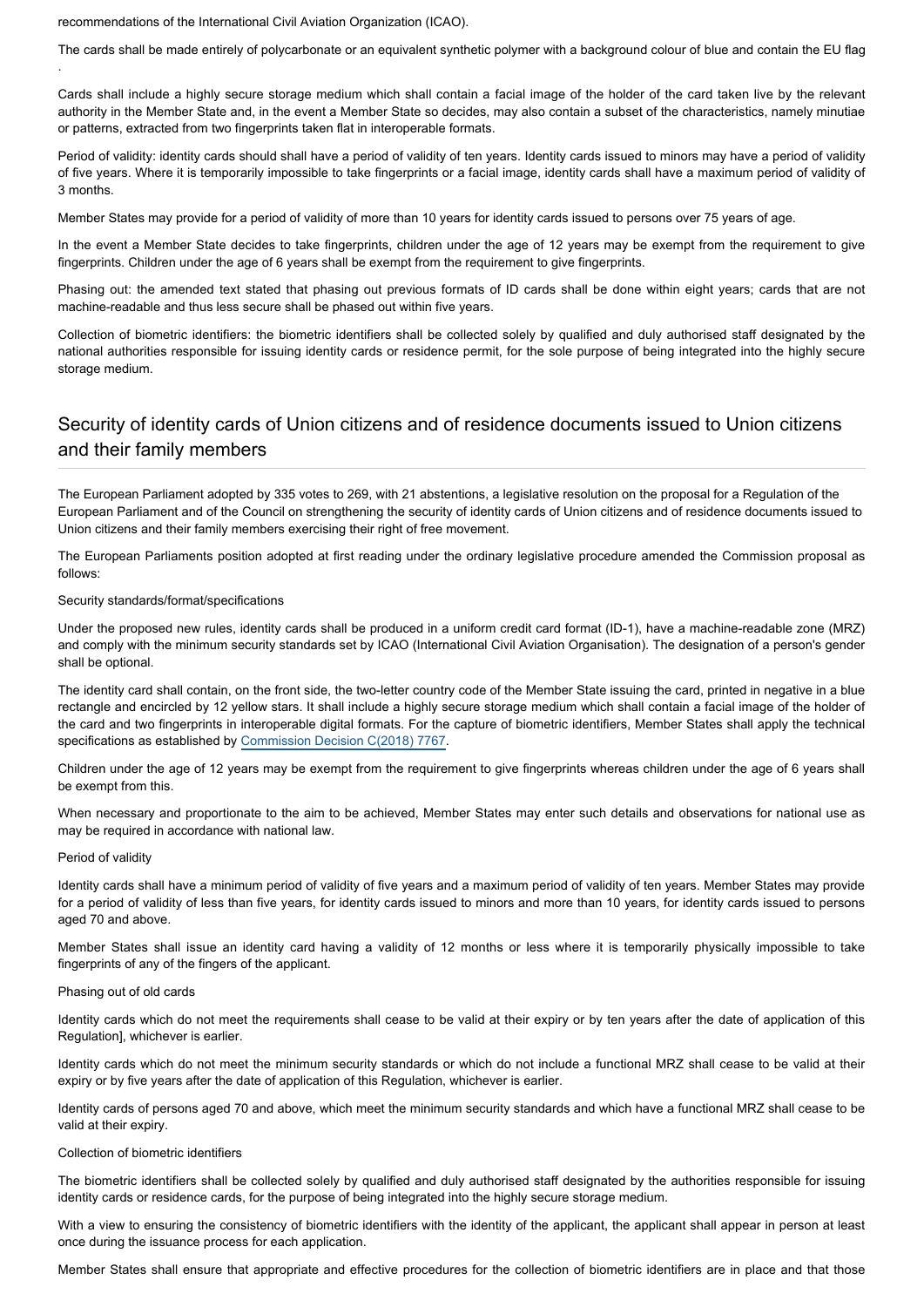procedures comply with the rights and principles set out in the Charter, the Convention for the Protection of Human Rights and Fundamental Freedoms and the United Nations Convention on the Rights of the Child.

Without prejudice to Regulation (EU) 2016/679. Member States shall ensure the security, integrity, authenticity and confidentiality of the data collected and stored for the purpose of this Regulation.

# Security of identity cards of Union citizens and of residence documents issued to Union citizens and their family members

PURPOSE: to strengthen the security standards applicable to identity cards and to residence documents issued by Member States to Union citizens and their family members respectively.

LEGISLATIVE ACT: Regulation (EU) 2019/1157 of the European Parliament and of the Council on strengthening the security of identity cards of Union citizens and of residence documents issued to Union citizens and their family members exercising their right of free movement.

CONTENT: the Regulation strengthens the security standards applicable to identity cards issued by Member States to their nationals and to residence documents issued by Member States to Union citizens and their family members when exercising their right to free movement.

This Regulation does not require Member States to introduce identity cards or residence documents where they are not provided for under national law, nor does it affect the competence of the Member States to issue, under national law, other residence documents which fall outside the scope of Union law, for example residence cards issued to all residents on the territory regardless of their nationality.

This Regulation does not prevent Member States from accepting, in a non-discriminatory manner, documents other than travel documents, for identification purposes, such as driving licences.

### Security standards/format/specifications

Under the proposed new rules, identity cards shall be produced in a uniform credit card format (ID-1), have a machine-readable zone (MRZ) and comply with the minimum security standards set by ICAO (International Civil Aviation Organisation). The designation of a person's gender shall be optional.

The identity card shall contain, on the front side, the two-letter country code of the Member State issuing the card, printed in negative in a blue rectangle and encircled by 12 yellow stars. It shall include a highly secure storage medium which shall contain a facial image of the holder of the card and two fingerprints in interoperable digital formats.

Children under the age of 12 years may be exempt from the requirement to give fingerprints whereas children under the age of 6 years shall be exempt from this.

When necessary and proportionate to the aim to be achieved, Member States may enter such details and observations for national use as may be required in accordance with national law.

#### Period of validity

Identity cards shall have a minimum period of validity of five years and a maximum period of validity of ten years. Member States may provide for a period of validity of less than five years, for identity cards issued to minors; in exceptional cases, less than five years, for identity cards issued to persons in special and limited circumstances and where their period of validity is limited in compliance with Union and national law; more than 10 years, for identity cards issued to persons aged 70 and above.

Member States shall issue an identity card having a validity of 12 months or less where it is temporarily physically impossible to take fingerprints of any of the fingers of the applicant.

### Phasing out of old cards

Identity cards which do not meet the requirements shall cease to be valid at their expiry or by ten years after the date of application of this Regulation, whichever is earlier.

Identity cards which do not meet the minimum security standards or which do not include a functional MRZ shall cease to be valid at their expiry or by five years after the date of application of this Regulation, whichever is earlier.

Identity cards of persons aged 70 and above, which meet the minimum security standards and which have a functional MRZ shall cease to be valid at their expiry.

#### Residence cards

The rules also specify the minimum information to be indicated on the residence documents issued to Union citizens and harmonise the format and other characteristics of residence cards issued to family members of Union citizens who are not nationals of a Member State.

#### Collection of biometric identifiers

The biometric identifiers shall be collected solely by qualified and duly authorised staff designated by the authorities responsible for issuing identity cards or residence cards, for the purpose of being integrated into the highly secure storage medium.

With a view to ensuring the consistency of biometric identifiers with the identity of the applicant, the applicant shall appear in person at least once during the issuance process for each application.

#### Data protection guarantees

The new rules include data protection safeguards. In particular, national authorities shall ensure the security of the contactless chip and the data stored on it, so that it cannot be hacked or accessed without permission.

Without prejudice to the General Data Protection Regulation (EU Regulation 2016/679), Member States shall ensure the security, integrity, authenticity and confidentiality of data collected and stored for the purposes of the Regulation.